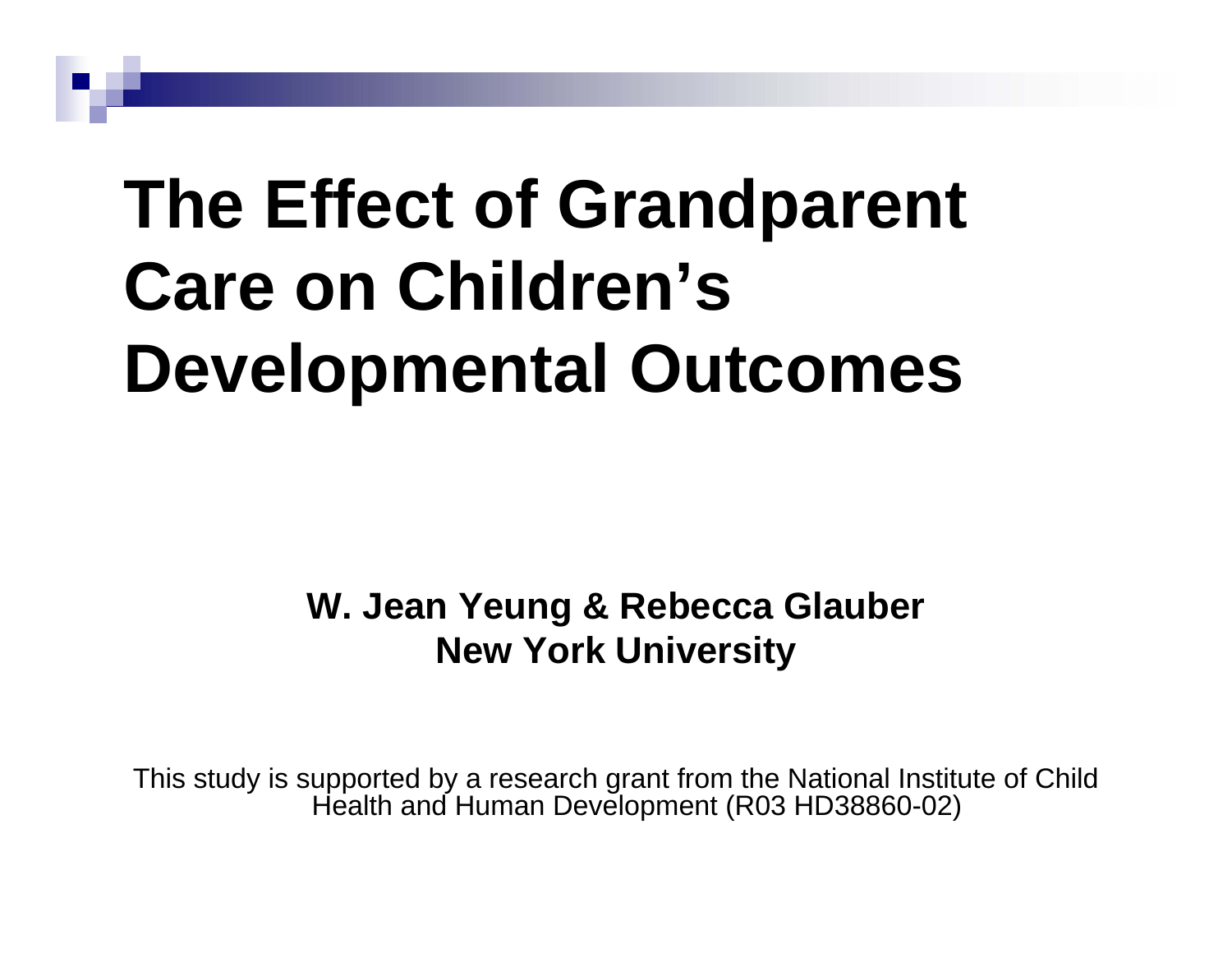## Abstract

- Our findings from OLS models indicate that time spent with grand parents increases children's internalizing and externalizing behavioral problems.
- However, findings from both waves of the CDS-PSID and child-specific fixed effects models reveal that the effect of grandparent care on children's behavioral outcomes is largely due to selection issues and unobserved heterogeneity.
- **That is, once we take into account the host of** unobservable variables that lead certain children into more time with their grandparents *and* into higher rates of behavioral problems, the effect of grandparent care disappears.
- We find only one effect that remains robust to fixed effects: boys' time accessible to, but not engaged with grandparents, is positively related to their externalizing behavioral problems.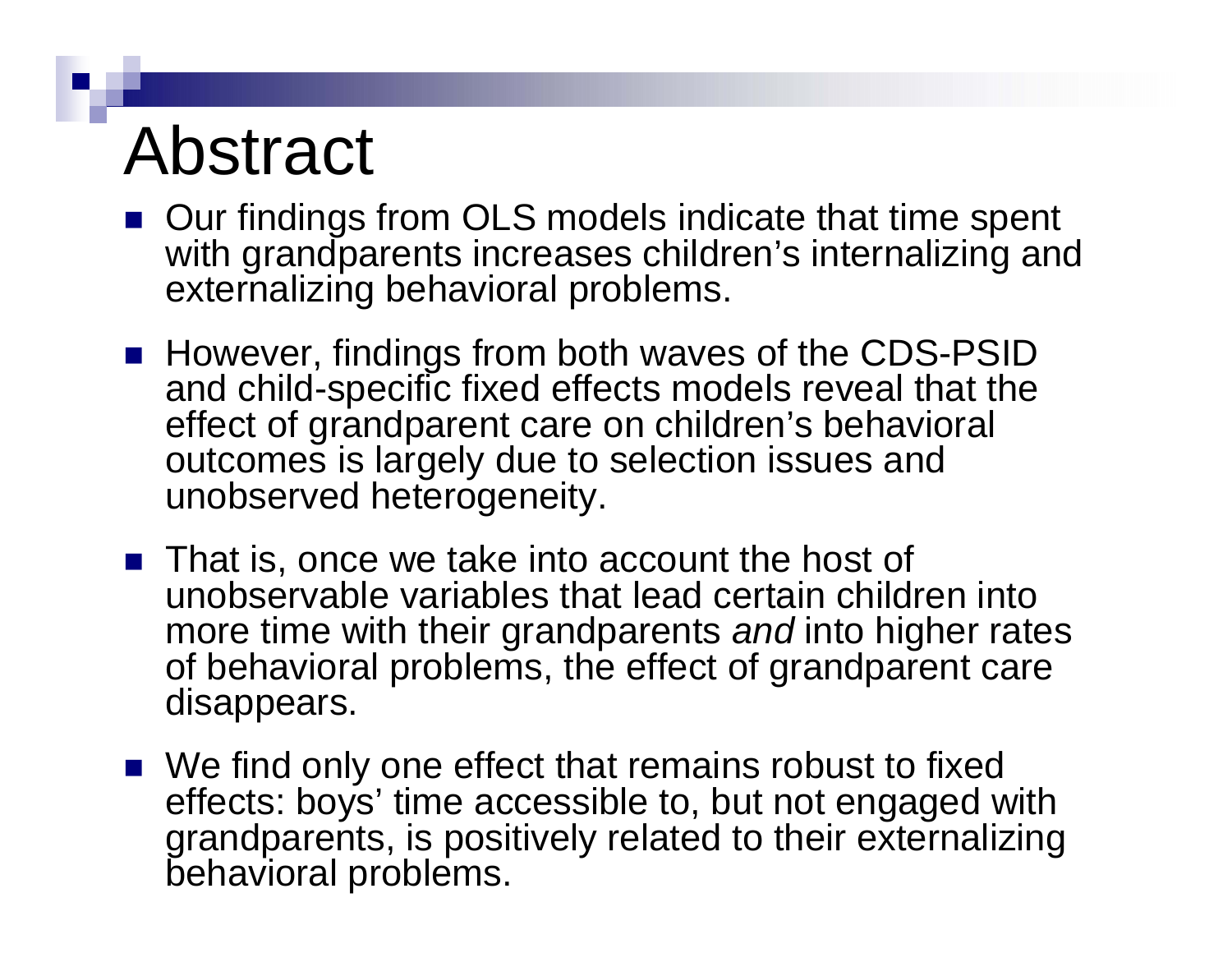## Research Questions

- What is the effect of time spent with grandparents on children's internalizing and externalizing behavioral outcomes?
- Does the relationship between grandparent time and children's well-being vary depending on the *type* of time (accessible versus engaged time)?
- Does the relationship between grandparent time and children's well-being vary between poor and non-poor families?
- Does the relationship between grandparent time and children's well-being vary between boys and girls?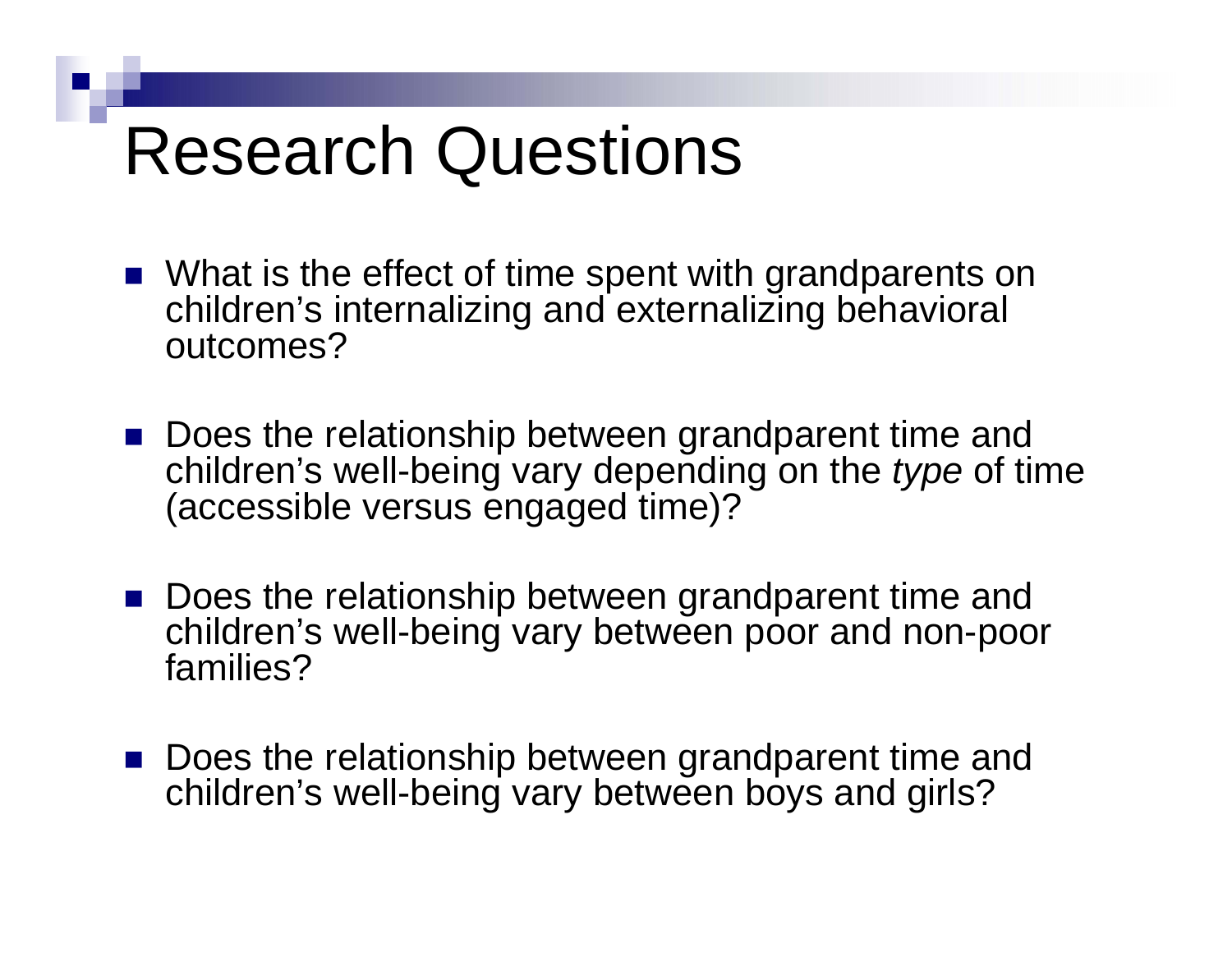# **Hypotheses**

- Hypothesis 1: Grandparent time may be negatively related to children's behavioral problems as grandparents provide a stable and committed relationship (Furstenberg, Brooks-Gunn, Morgan 1987; Lamb 1976; Parke 1979; Tinsley and Parke 1984).
- Hypothesis 2: Grandparent time may be positively related to children's behavioral problems if children are less supervised and engaged.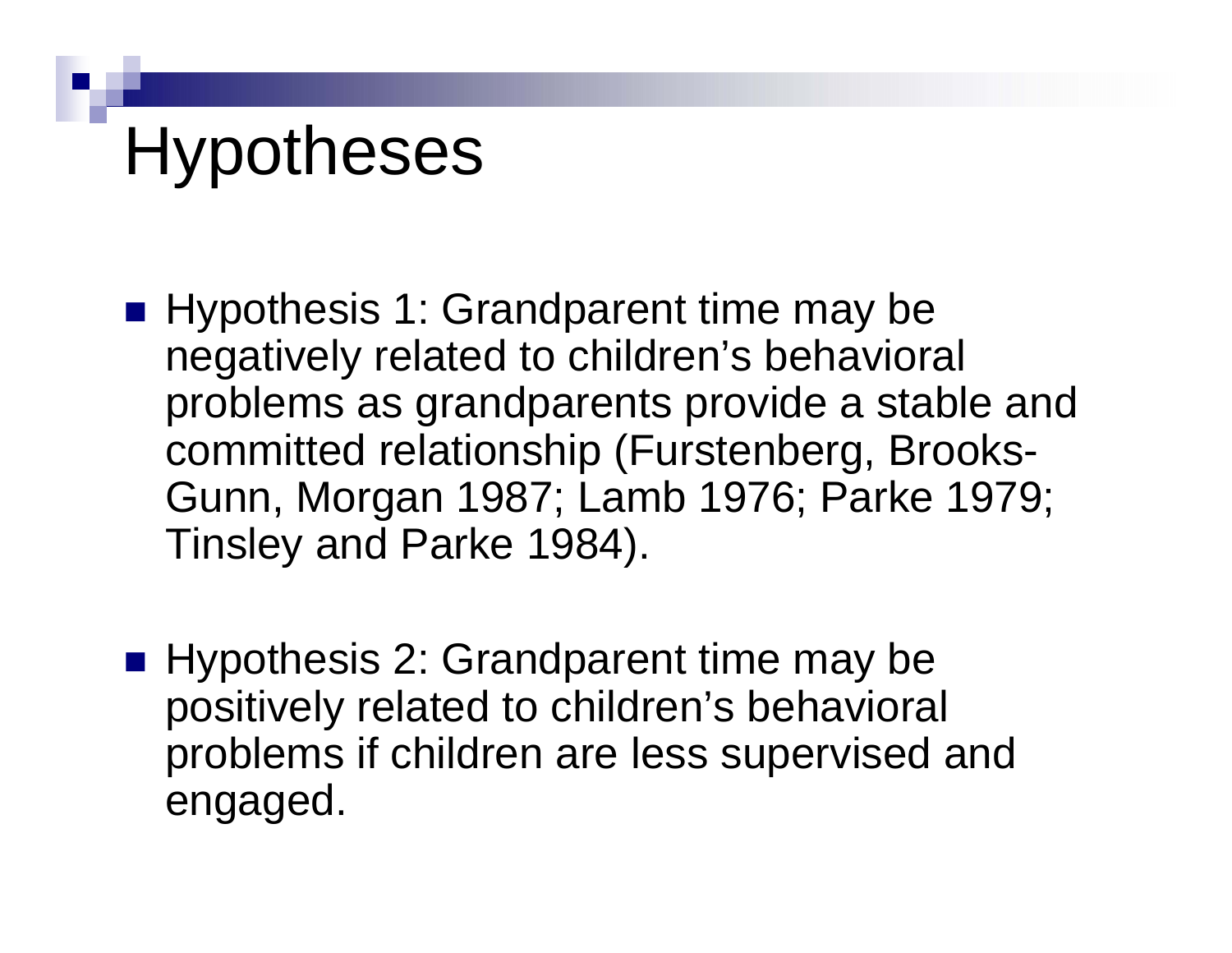#### Methods

■ OLS and First Difference Model (Individual Fixed Effects for 2 Time Periods) using waves I and II of the CDS.

■ The Fixed Effects Model is as follows:

$$
\Delta \gamma_i = \delta_0 + \beta_1 \Delta \chi_i + \dots + \beta_k \Delta \chi_{ik} + \mu_i
$$

Where  $\overline{\gamma}_i$  is a continuous measure of the child's internalizing or externalizing behavioral problems,  $\chi_i$  is a continuous measure of the child's time spent with grandparents,  $\ _{{\cal X}_{ik}}$  are other social and demographic child-level covariates, and  $\mu_i$  captures error due to time-variant characteristics.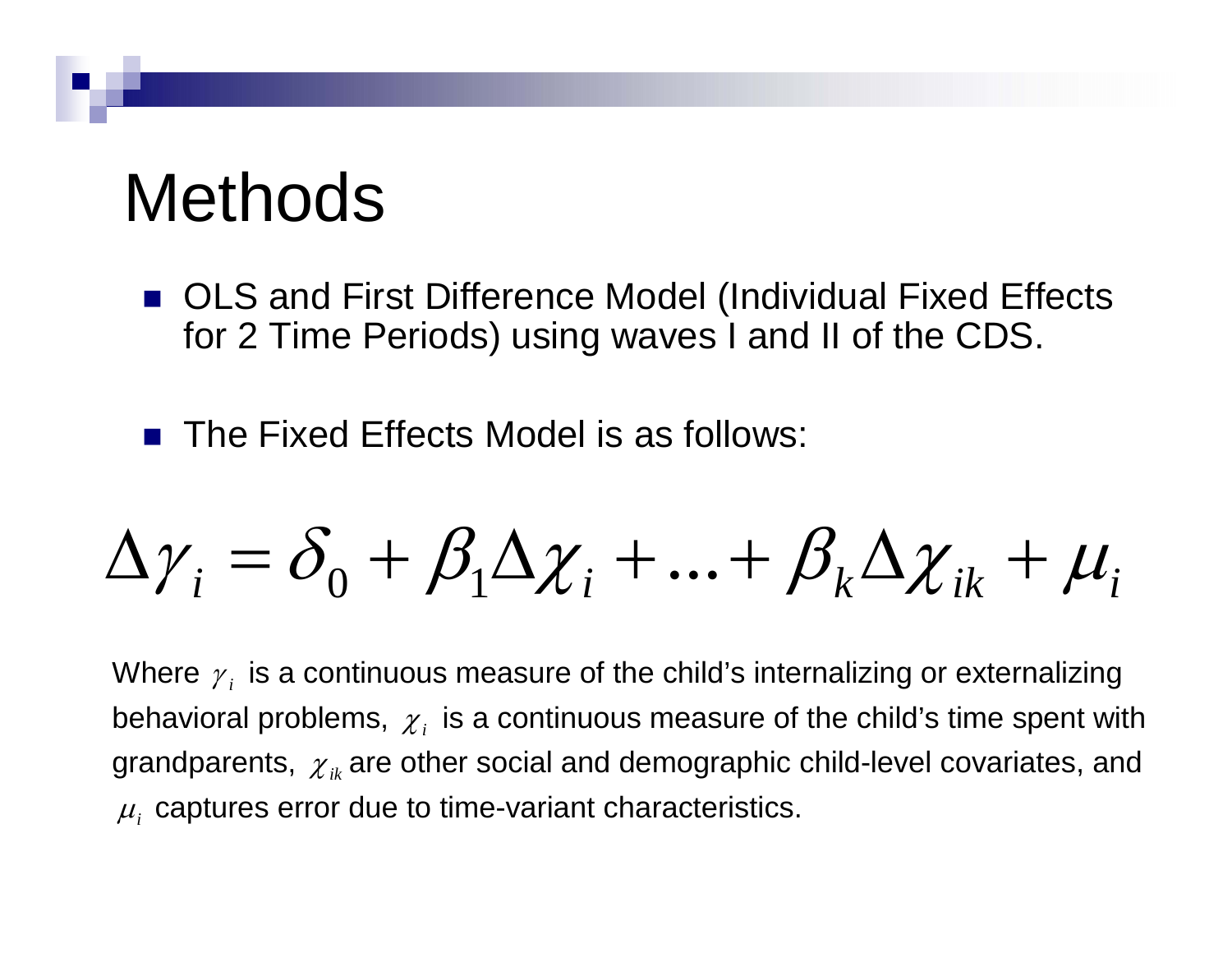# Methods Continued

- **Sample:** Black and White children from both waves of the CDS.
- **Outcome Variable**: Behavior Problem Index. Based on responses by primary caregiver to whether a set of 32 problems is often, sometimes, or never true of the child. Externalizing measures aggressive behavior; internalizing measures withdrawn behavior.
- Key Independent Variables: Accessible and engaged time with grandparents from time diary. Following Lamb (1985), we refer to time where grandparent is engaged with child as "engaged time" and time where grandparent is accessible to, but not engaged with, child as "accessible time".
- **Control Variables**: Number of children in family unit, family structure, family income, child's sex, child's race. In fixed effects models, all time-invariant characteristics are controlled for.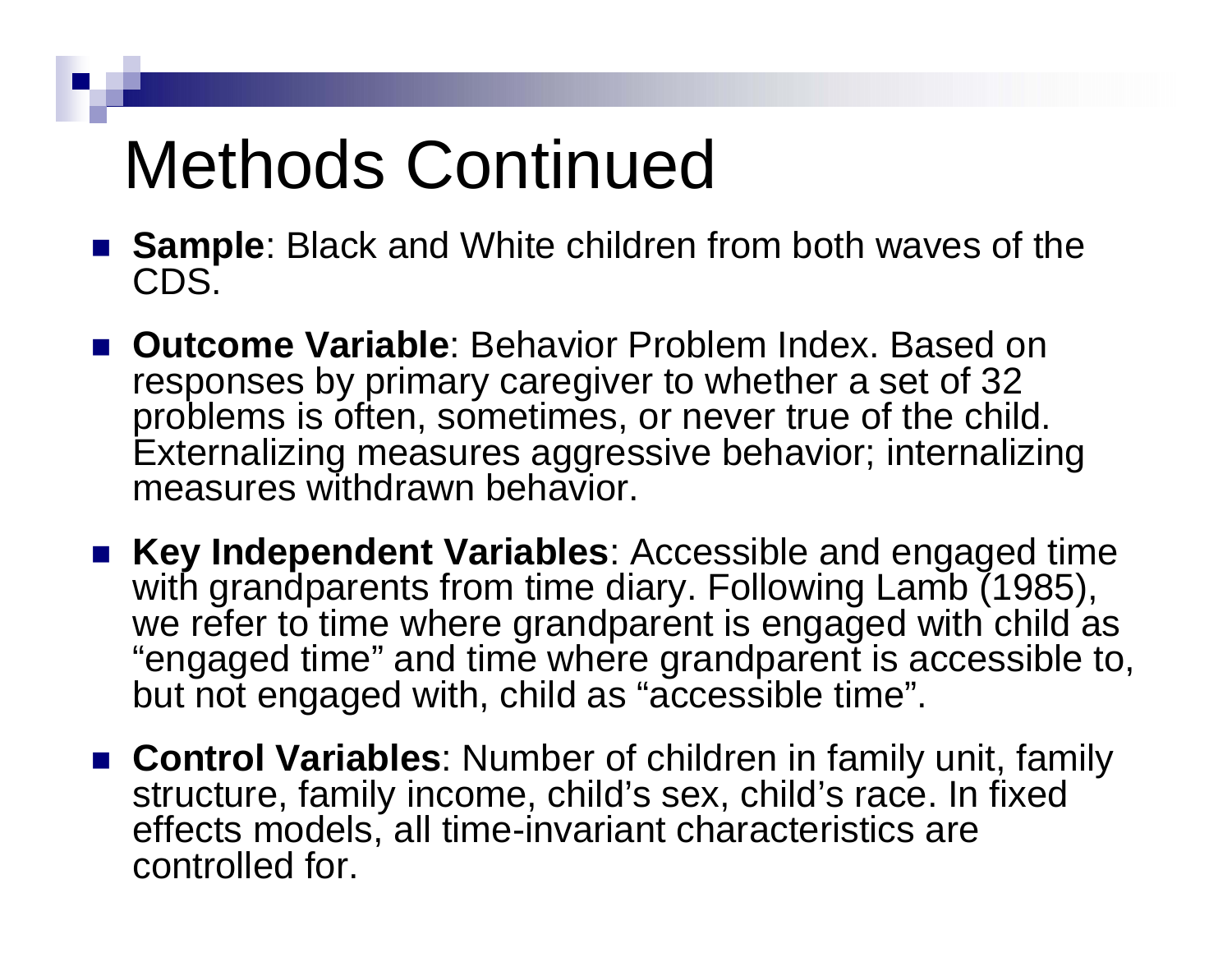#### Children Aged 0-5 Weekly Engaged & Accessible Hours with Grandparents, Father, Mother (1997 **CDS )**

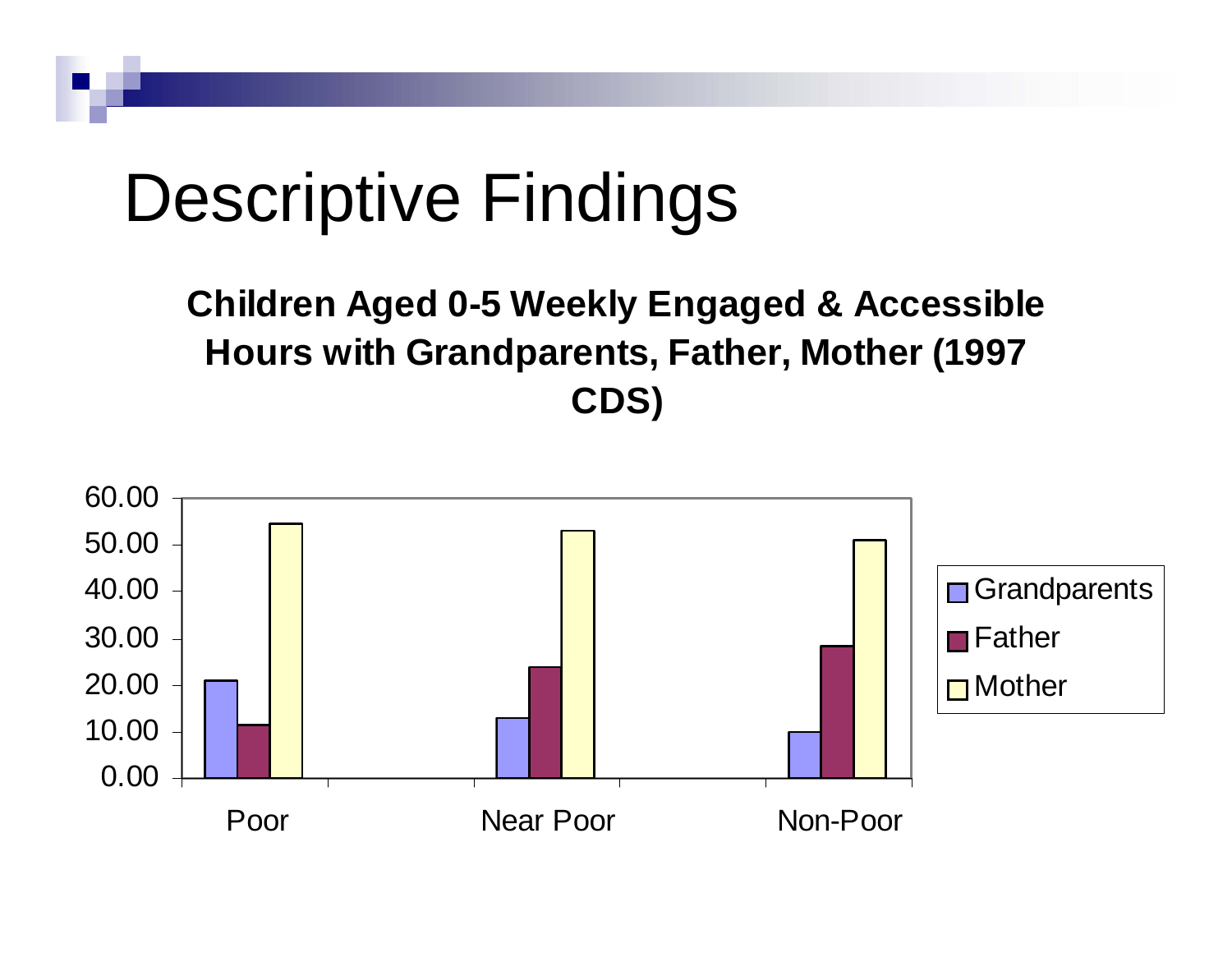#### **Children Aged 6-12 Weekly Engaged & Accessible** Hours with Grandparents, Father, Mother (1997 **CDS )**

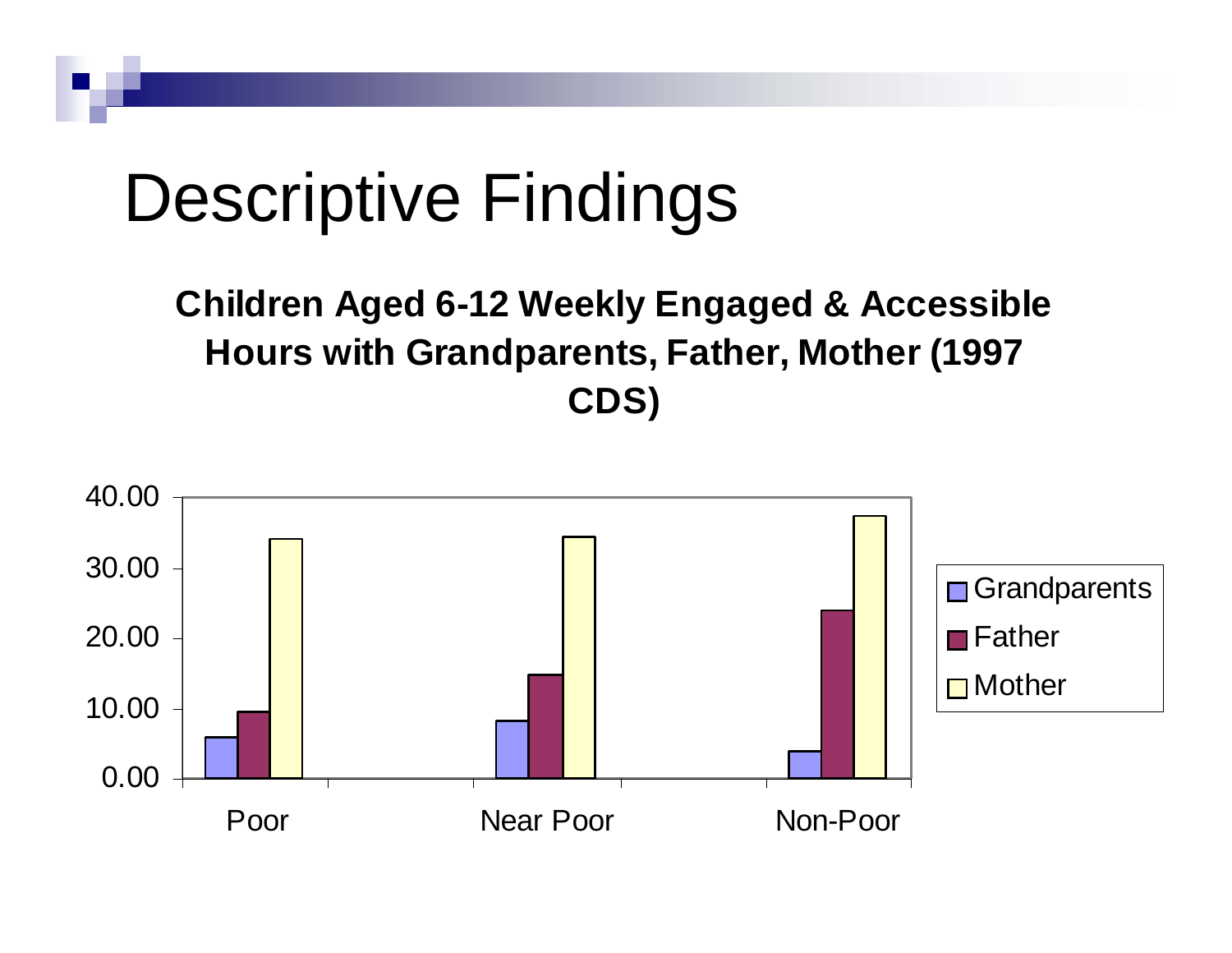#### Mean Internalizing BPI by Engaged Hours per **Week wit h G randpa r ents (1997, 2002)**

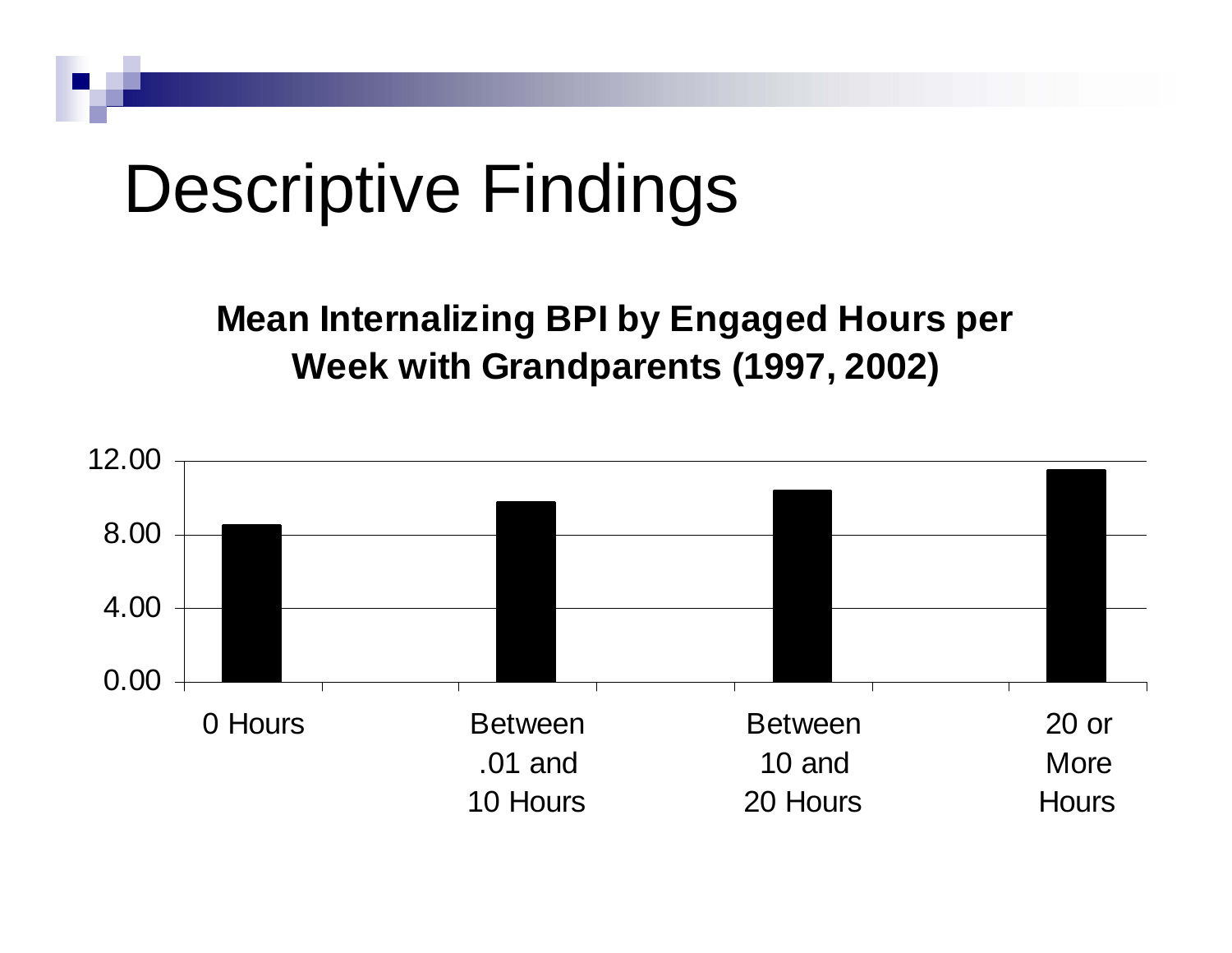#### **Mean Externalizing BPI by Engaged Hours per** Week with Grandparents

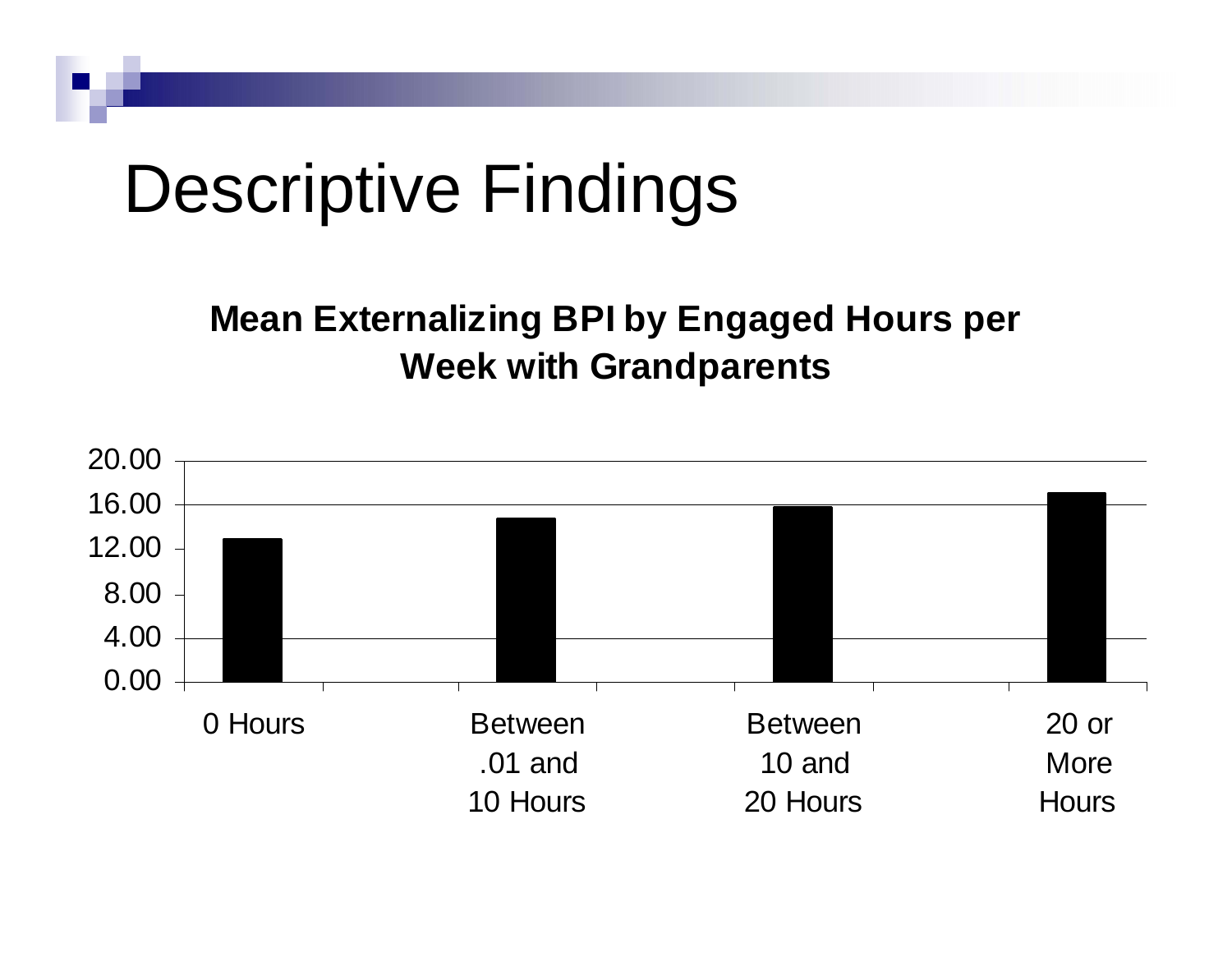#### Mean Externalizing BPI by Accessible Hours per Week with Grandparents

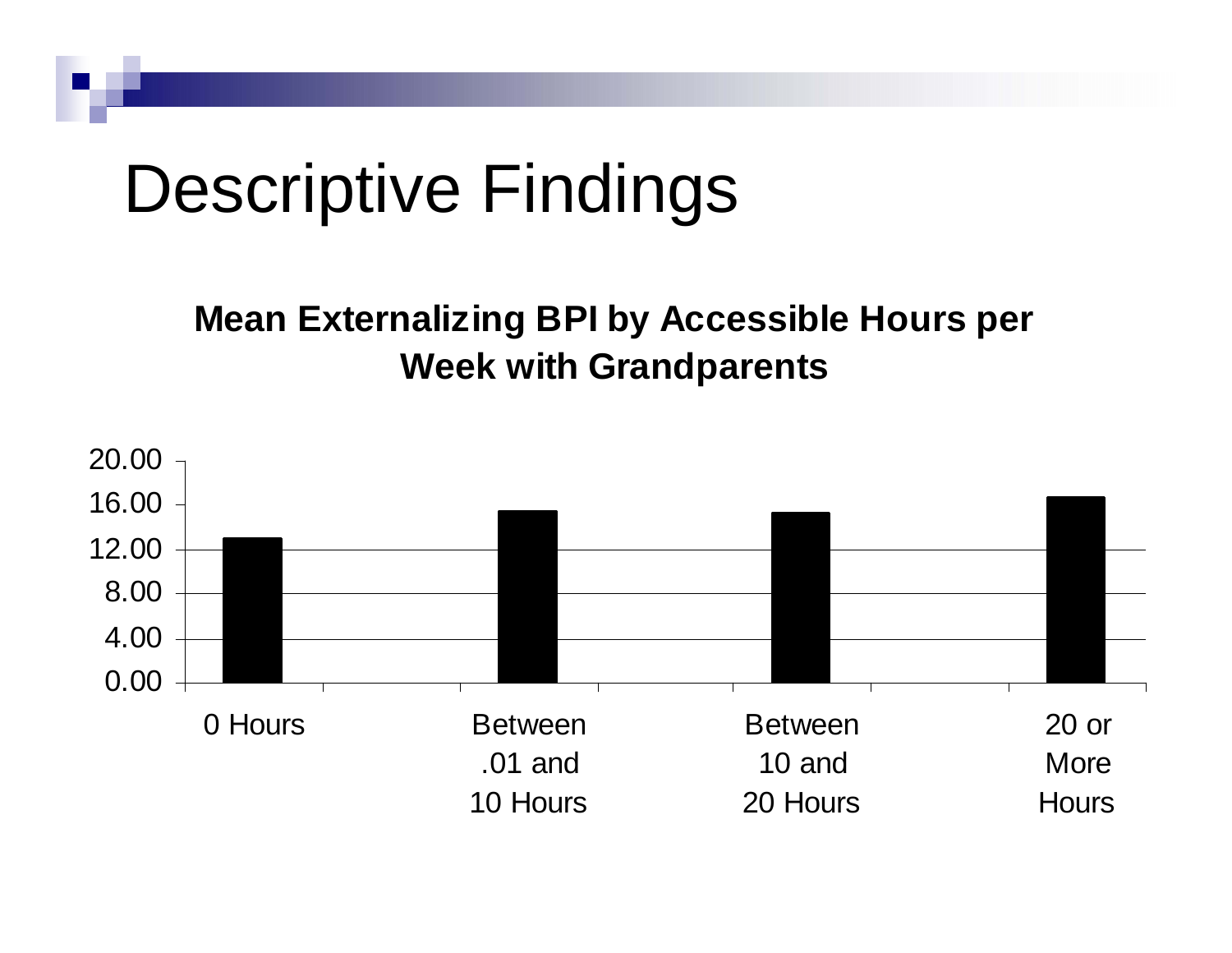#### **Mean Internalizing BPI by Accessible Hours per Week with Grandparents**

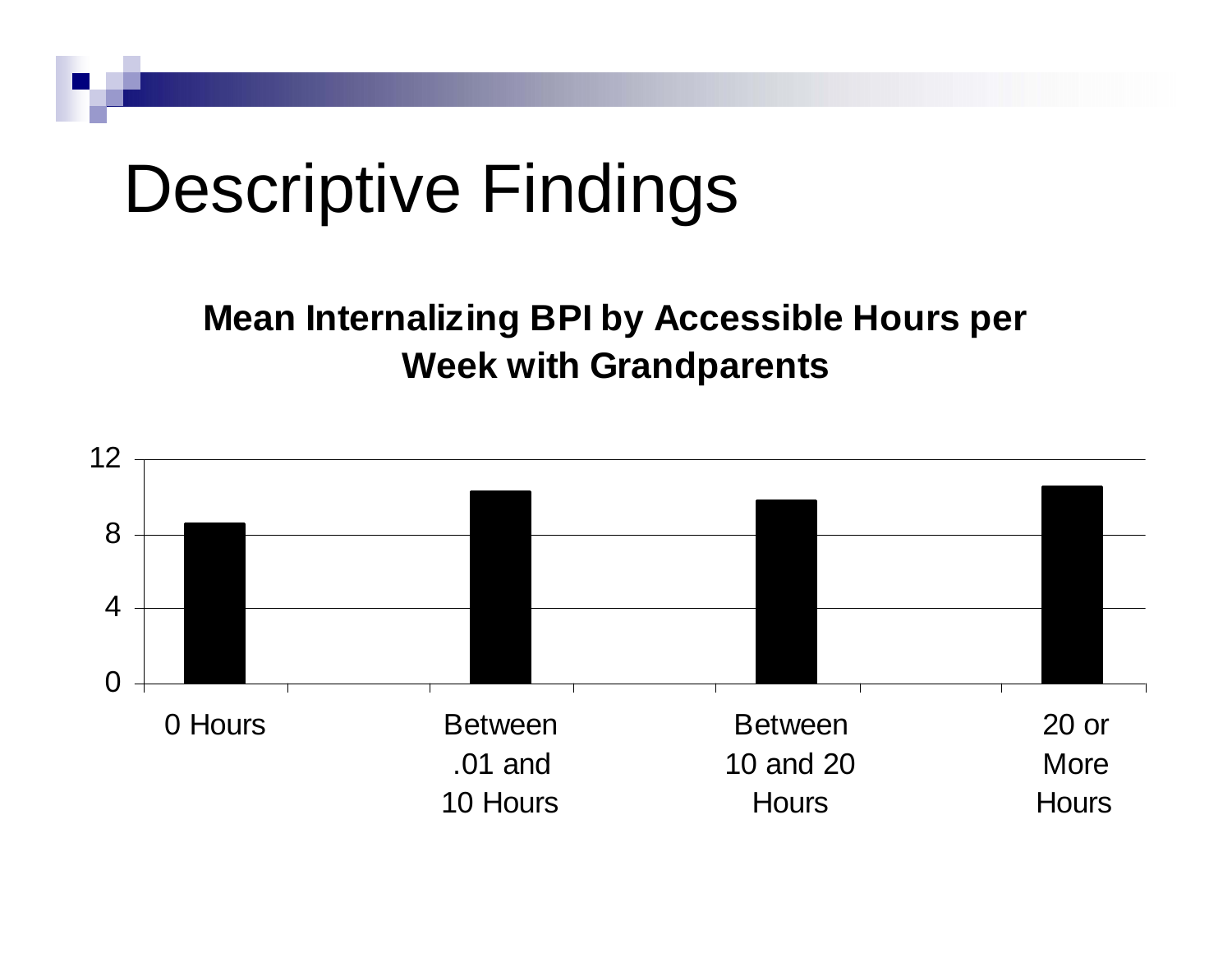|                                                                     | <b>Total BPI</b> |            | <b>Externalizing BPI</b> |            | Internalizing BPI |            |
|---------------------------------------------------------------------|------------------|------------|--------------------------|------------|-------------------|------------|
|                                                                     | <b>OLS</b>       | F.E.       | <b>OLS</b>               | F.E.       | <b>OLS</b>        | F.E.       |
| Grandparent Accessible Time is Between 0 and 10 Hours <sup>a</sup>  | 5.263**          | 0.021      | $3.137**$                | 0.056      | $2.031**$         | $-0.041$   |
|                                                                     | (0.912)          | (0.325)    | (0.539)                  | (0.207)    | (0.379)           | (0.144)    |
| Grandparent Accessible Time is Between 10 and 20 Hours <sup>a</sup> | 5.248**          | 0.518      | $3.175**$                | 0.493      | 1.887**           | $-0.050$   |
|                                                                     | (1.692)          | (0.484)    | (0.966)                  | (0.308)    | (0.709)           | (0.214)    |
| Grandparent Accessible Time is 20 or More Hours <sup>a</sup>        | 3.534            | 0.505      | $2.317*$                 | $0.682*$   | 1.160             | $-0.164$   |
|                                                                     | (2.001)          | (0.518)    | (1.098)                  | (0.330)    | (0.922)           | (0.229)    |
| Number of Children in Family Unit                                   | 0.266            | 0.163      | 0.160                    | 0.110      | 0.136             | 0.068      |
|                                                                     | (0.283)          | (0.107)    | (0.170)                  | (0.068)    | (0.121)           | (0.047)    |
| Family Income                                                       | $-3.680**$       | $-0.959**$ | $-2.107**$               | $-0.594**$ | $-1.414**$        | $-0.253**$ |
|                                                                     | (0.370)          | (0.131)    | (0.219)                  | (0.084)    | (0.150)           | (0.058)    |
| Single Mother <sup>b</sup>                                          | 0.561            | $1.777***$ | 0.371                    | 1.106**    | 0.209             | $0.533**$  |
|                                                                     | (0.947)          | (0.305)    | (0.536)                  | (0.194)    | (0.427)           | (0.135)    |
| Other <sup>b</sup>                                                  | $-0.194$         | 2.561**    | $-0.157$                 | 1.382**    | $-0.011$          | $0.997**$  |
|                                                                     | (0.849)          | (0.327)    | (0.500)                  | (0.208)    | (0.360)           | (0.145)    |
| Girl                                                                | $-1.627**$       |            | $-1.328**$               |            | $-0.374$          |            |
|                                                                     | (0.500)          |            | (0.300)                  |            | (0.215)           |            |
| African American                                                    | $-1.193$         |            | $-0.613$                 |            | $-0.807*$         |            |
|                                                                     | (0.753)          |            | (0.446)                  |            | (0.325)           |            |
| Constant                                                            | 61.091**         | 31.740**   | 35.211**                 | 18.724**   | 23.359**          | 10.962**   |
|                                                                     | (4.285)          | (1.489)    | (2.547)                  | (0.949)    | (1.727)           | (0.658)    |
| Number of Child-Years                                               | 4428             | 4440       | 4430                     | 4442       | 4430              | 4442       |
| R-Squared                                                           | 0.06             | 0.05       | 0.06                     | 0.05       | 0.05              | 0.02       |

**Table 1. Unstandardized Coefficient Estimates of Grandparent Accessible Time on Child Behavior Outcomes: OLS and Fixed Effects Models, 1997 and 2002 CDS (standard errors below)**

a: Reference Category: 0 Hours

**b**: Reference Category: Two Parents

Note: robust standard errors used in OLS model

\* significant at 5%; \*\* significant at 1%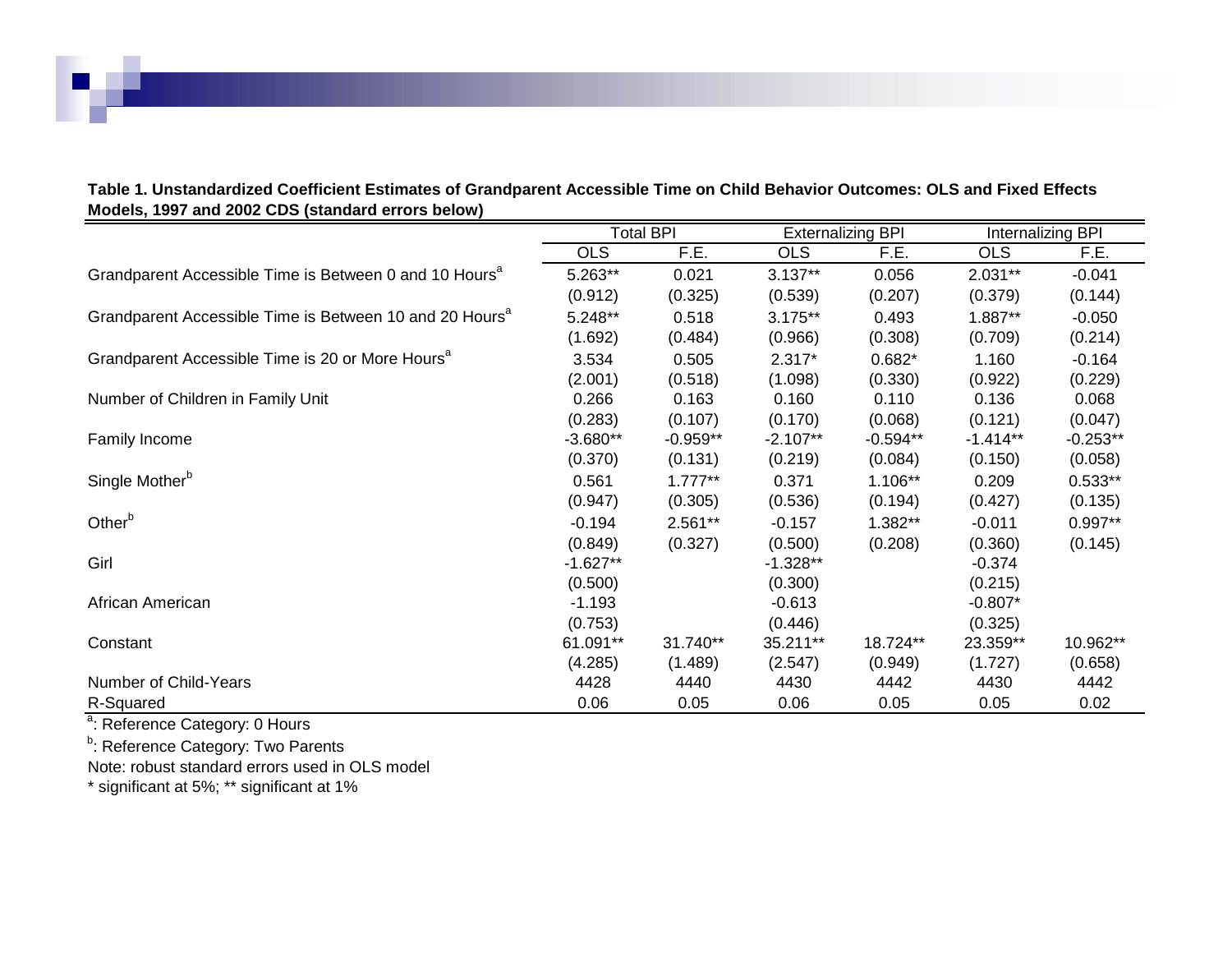|                                                                     | <b>Total BPI</b> |            |            | <b>Externalizing BPI</b> |            | Internalizing BPI |  |
|---------------------------------------------------------------------|------------------|------------|------------|--------------------------|------------|-------------------|--|
|                                                                     | <b>OLS</b>       | F.E.       | <b>OLS</b> | F.E.                     | <b>OLS</b> | F.E.              |  |
| Grandparent Accessible Time is Between 0 and 10 Hours <sup>a</sup>  | $3.457**$        | 0.211      | $2.212**$  | 0.179                    | $1.261**$  | 0.106             |  |
|                                                                     | (0.836)          | (0.284)    | (0.490)    | (0.181)                  | (0.347)    | (0.126)           |  |
| Grandparent Accessible Time is Between 10 and 20 Hours <sup>a</sup> | 5.333**          | $-0.178$   | 2.940**    | $-0.067$                 | 2.306**    | $-0.080$          |  |
|                                                                     | (1.576)          | (0.476)    | (0.844)    | (0.304)                  | (0.728)    | (0.211)           |  |
| Grandparent Accessible Time is 20 or More Hours <sup>a</sup>        | 6.585**          | 1.128      | 3.865**    | 0.632                    | 2.678**    | 0.509             |  |
|                                                                     | (1.850)          | (0.612)    | (1.080)    | (0.390)                  | (0.779)    | (0.271)           |  |
| Number of Children in Family Unit                                   | 0.316            | 0.162      | 0.184      | 0.105                    | 0.161      | 0.074             |  |
|                                                                     | (0.284)          | (0.107)    | (0.170)    | (0.068)                  | (0.120)    | (0.047)           |  |
| Family Income                                                       | $-3.724**$       | $-0.969**$ | $-2.136**$ | $-0.606**$               | $-1.425**$ | $-0.251**$        |  |
|                                                                     | (0.373)          | (0.131)    | (0.220)    | (0.083)                  | (0.152)    | (0.058)           |  |
| Single Mother <sup>b</sup>                                          | 0.534            | $1.781**$  | 0.355      | $1.126**$                | 0.190      | $0.512**$         |  |
|                                                                     | (0.963)          | (0.304)    | (0.545)    | (0.194)                  | (0.433)    | (0.134)           |  |
| Other <sup>b</sup>                                                  | $-0.424$         | 2.554**    | $-0.271$   | $1.419**$                | $-0.134$   | $0.946**$         |  |
|                                                                     | (0.828)          | (0.326)    | (0.488)    | (0.208)                  | (0.351)    | (0.144)           |  |
| Girl                                                                | $-1.621**$       |            | $-1.328**$ |                          | $-0.370$   |                   |  |
|                                                                     | (0.502)          |            | (0.300)    |                          | (0.216)    |                   |  |
| African American                                                    | $-1.003$         |            | $-0.491$   |                          | $-0.739*$  |                   |  |
|                                                                     | (0.757)          |            | (0.445)    |                          | (0.329)    |                   |  |
| Constant                                                            | 61.392**         | 31.840**   | 35.432**   | 18.865**                 | 23.387**   | 10.889**          |  |
|                                                                     | (4.326)          | (1.487)    | (2.566)    | (0.948)                  | (1.746)    | (0.657)           |  |
| Number of Child-Years                                               | 4428             | 4440       | 4430       | 4442                     | 4430       | 4442              |  |
| R-Squared                                                           | 0.06             | 0.05       | 0.06       | 0.05                     | 0.05       | 0.03              |  |

#### **Table 2. Unstandardized Coefficient Estimates of Grandparent Engaged Time on Child Behavior Outcomes: OLS and Fixed Effects Models, 1997 and 2002 CDS (standard errors below)**

<sup>a</sup>: Reference Category: 0 Hours

<sup>b</sup>: Reference Category: Two Parents

Note: robust standard errors used in OLS model

\* significant at 5%; \*\* significant at 1%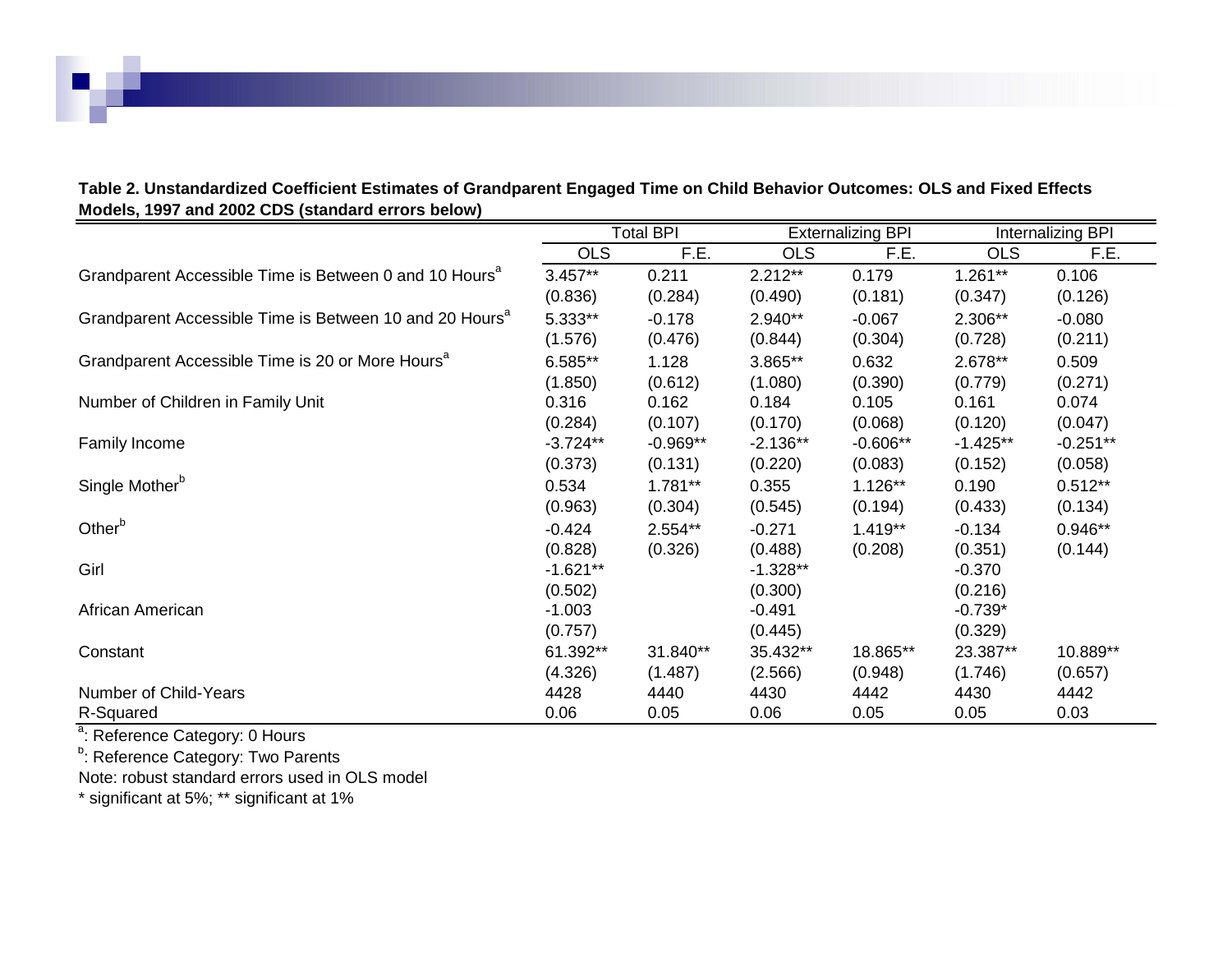# Multivariate Findings

- Summary of Findings from Tables 1 and 2:
	- □ OLS models reveal that children's time with grandparents increases their internalizing and externalizing behavioral problems. Differences are similar for both engaged and accessible time-use.
	- □ Fixed effects models reveal that the effect of children's time with grandparents on behavioral outcomes is spurious and due to unobservable factors. Once we control for these factors, significant effects dissolve.
	- □ However, one drawback of the fixed effects model is that time-invariant characteristics drop out of the equation. Therefore, we must run separate models for boys and girls. We turn to that next.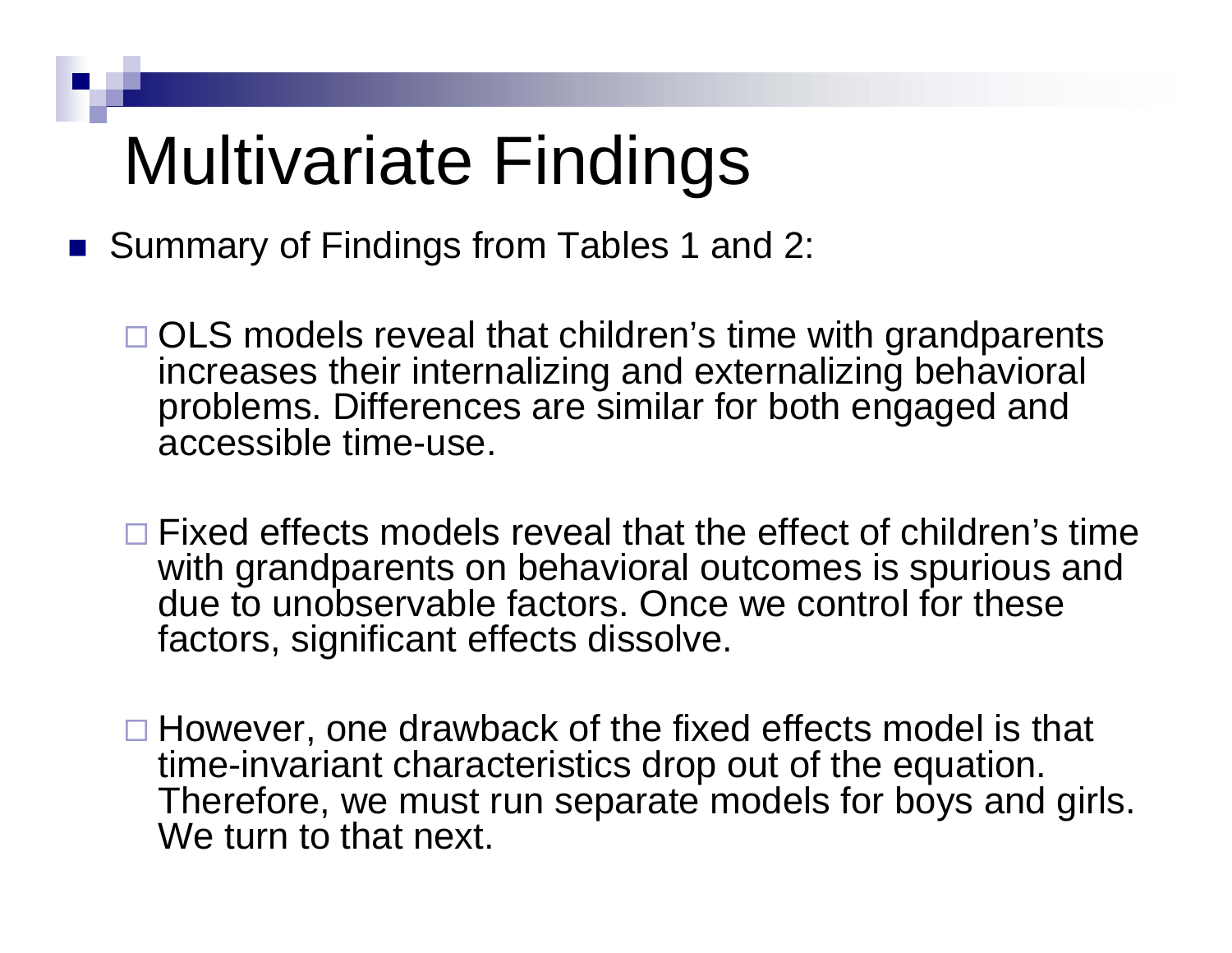## Multivariate Findings

■ Does the effect of grandparent time on children's behavioral outcomes vary by child's sex?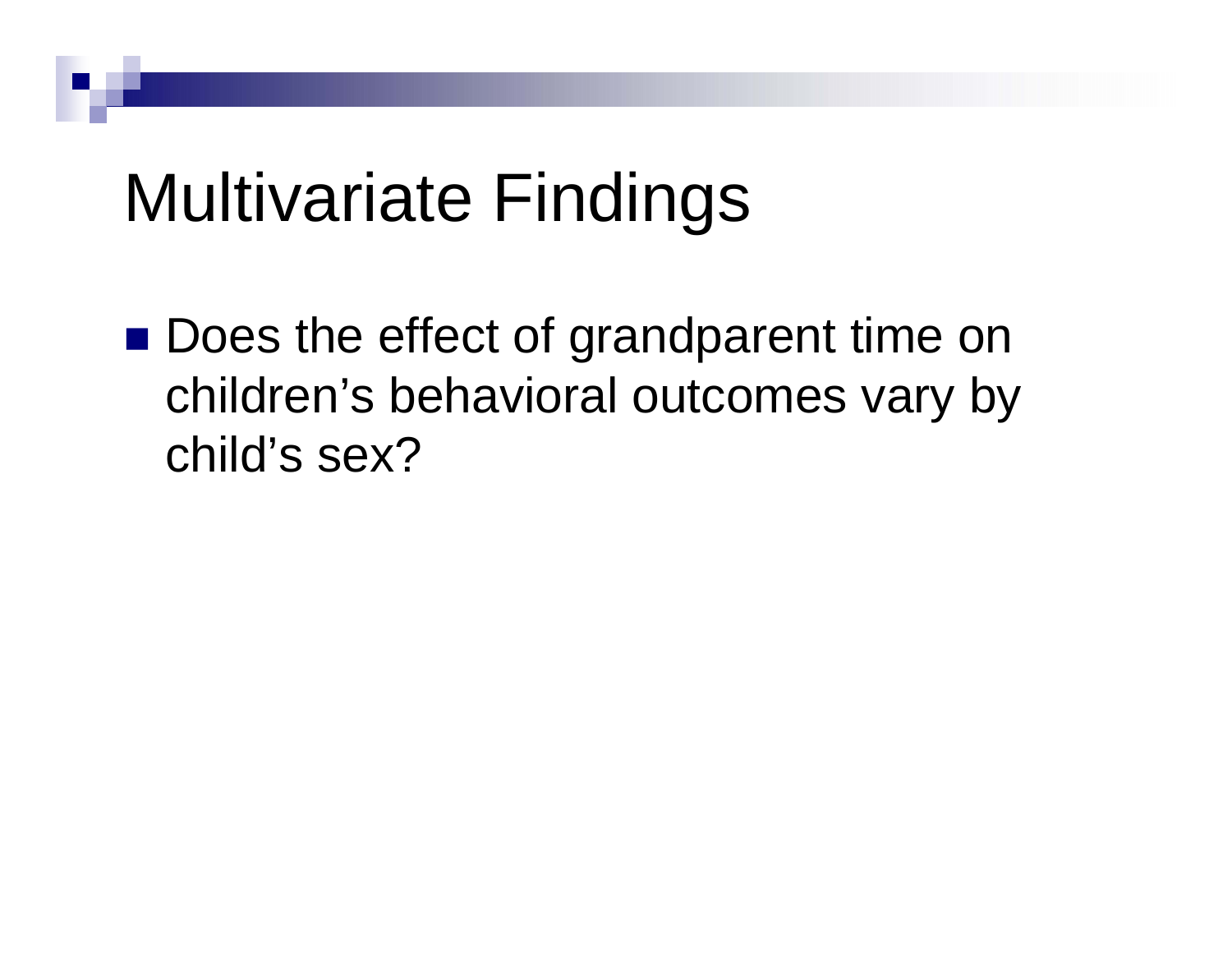|                                                                     | <b>Boys</b>              |                   | <b>Girls</b>             |                   |  |
|---------------------------------------------------------------------|--------------------------|-------------------|--------------------------|-------------------|--|
|                                                                     | <b>Externalizing BPI</b> | Internalizing BPI | <b>Externalizing BPI</b> | Internalizing BPI |  |
| Grandparent Accessible Time is Between 0 and 10 Hours <sup>a</sup>  | 0.213                    | 0.126             | $-0.015$                 | $-0.196$          |  |
|                                                                     | (0.309)                  | (0.212)           | (0.276)                  | (0.195)           |  |
| Grandparent Accessible Time is Between 10 and 20 Hours <sup>a</sup> | $0.885*$                 | $-0.069$          | 0.130                    | $-0.030$          |  |
|                                                                     | (0.443)                  | (0.304)           | (0.425)                  | (0.301)           |  |
| Grandparent Accessible Time is 20 or More Hours <sup>a</sup>        | 1.166*                   | 0.259             | 0.115                    | $-0.624$          |  |
|                                                                     | (0.458)                  | (0.314)           | (0.475)                  | (0.336)           |  |
| Number of Children in Family Unit                                   | $0.206*$                 | 0.117             | 0.002                    | 0.013             |  |
|                                                                     | (0.097)                  | (0.066)           | (0.096)                  | (0.068)           |  |
| Family Income                                                       | $-0.417**$               | $-0.163$          | $-0.750**$               | $-0.340**$        |  |
|                                                                     | (0.123)                  | (0.085)           | (0.112)                  | (0.080)           |  |
| Single Mother <sup>b</sup>                                          | $1.141**$                | $0.741**$         | $1.100**$                | 0.337             |  |
|                                                                     | (0.278)                  | (0.191)           | (0.269)                  | (0.190)           |  |
| Other <sup>b</sup>                                                  | $1.341**$                | $0.885**$         | $1.450**$                | 1.138**           |  |
|                                                                     | (0.299)                  | (0.205)           | (0.289)                  | (0.204)           |  |
| Constant                                                            | 17.100**                 | 9.948**           | 20.111**                 | 11.939**          |  |
|                                                                     | (1.395)                  | (0.958)           | (1.284)                  | (0.908)           |  |
| Number of Child-Years                                               | 2254                     | 2254              | 2188                     | 2188              |  |
| R-Squared                                                           | 0.04                     | 0.02              | 0.06                     | 0.03              |  |

#### **Table 3. Unstandardized Coefficient Estimates of Grandparent Accessible Time on Child Behavior Outcomes: Fixed Effects Models By Child Sex, 1997 and 2002 CDS (standard errors below)**

<sup>a</sup>: Reference Category: 0 Hours

<sup>b</sup>: Reference Category: Two Parents

Note: robust standard errors used in OLS model

\* significant at 5%; \*\* significant at 1%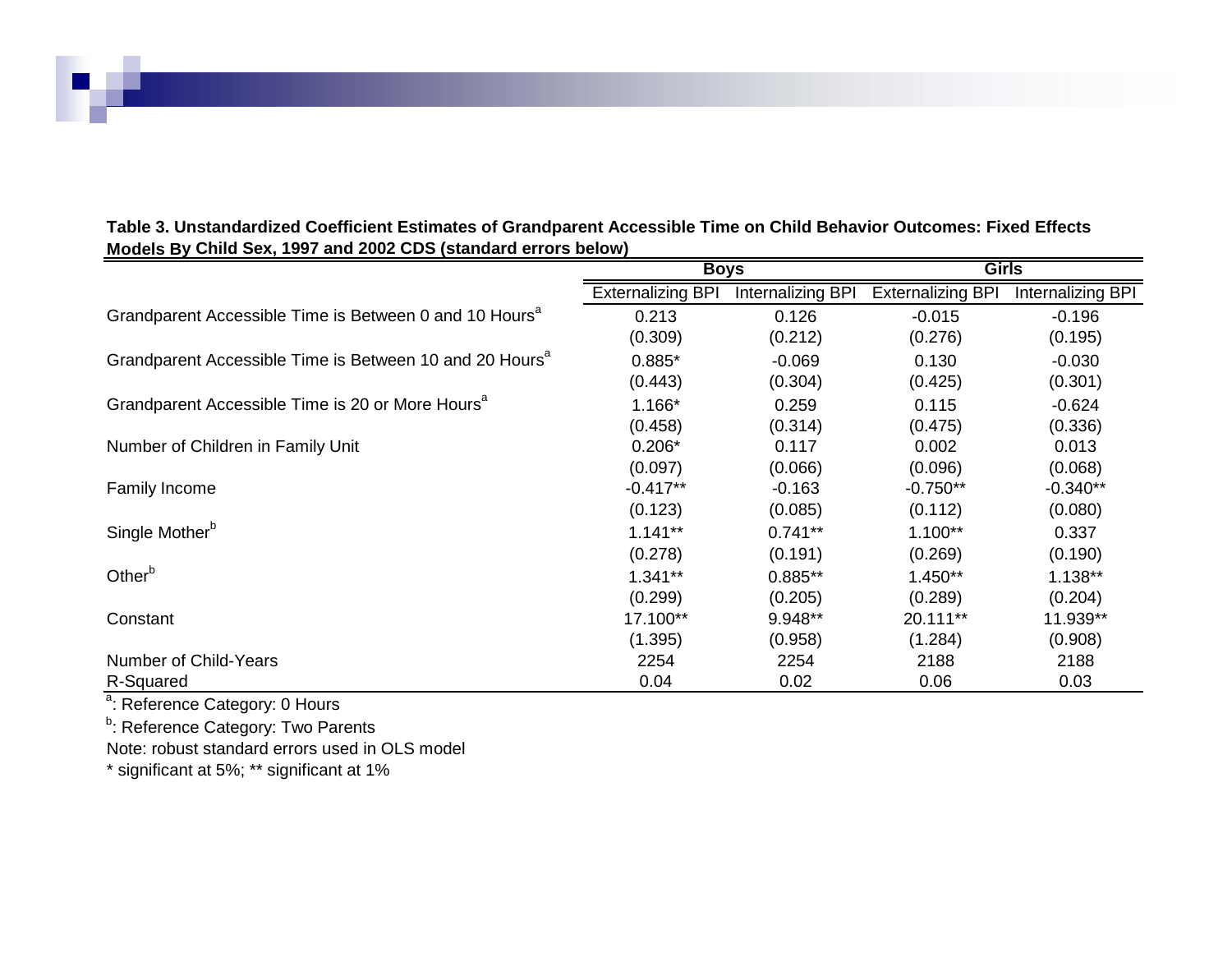|                                                                     | <b>Boys</b>              |                   | Girls                    |                   |  |
|---------------------------------------------------------------------|--------------------------|-------------------|--------------------------|-------------------|--|
|                                                                     | <b>Externalizing BPI</b> | Internalizing BPI | <b>Externalizing BPI</b> | Internalizing BPI |  |
| Grandparent Accessible Time is Between 0 and 10 Hours <sup>a</sup>  | 0.238                    | 0.137             | 0.188                    | 0.082             |  |
|                                                                     | (0.264)                  | (0.181)           | (0.247)                  | (0.175)           |  |
| Grandparent Accessible Time is Between 10 and 20 Hours <sup>a</sup> | 0.198                    | $-0.132$          | $-0.310$                 | $-0.009$          |  |
|                                                                     | (0.430)                  | (0.295)           | (0.426)                  | (0.302)           |  |
| Grandparent Accessible Time is 20 or More Hours <sup>a</sup>        | 1.002                    | 0.493             | 0.437                    | 0.544             |  |
|                                                                     | (0.586)                  | (0.402)           | (0.518)                  | (0.367)           |  |
| Number of Children in Family Unit                                   | $0.200*$                 | 0.119             | 0.002                    | 0.024             |  |
|                                                                     | (0.097)                  | (0.066)           | (0.096)                  | (0.068)           |  |
| <b>Family Income</b>                                                | $-0.441**$               | $-0.166$          | $-0.753**$               | $-0.340**$        |  |
|                                                                     | (0.123)                  | (0.085)           | (0.112)                  | (0.080)           |  |
| Single Mother <sup>b</sup>                                          | $1.167**$                | $0.740**$         | $1.092**$                | 0.279             |  |
|                                                                     | (0.278)                  | (0.191)           | (0.268)                  | (0.190)           |  |
| Other <sup>b</sup>                                                  | $1.417**$                | $0.879**$         | $1.429**$                | 1.036**           |  |
|                                                                     | (0.298)                  | (0.205)           | (0.288)                  | (0.204)           |  |
| Constant                                                            | 17.404**                 | 9.967**           | 20.119**                 | 11.847**          |  |
|                                                                     | (1.395)                  | (0.957)           | (1.282)                  | (0.908)           |  |
| Number of Child-Years                                               | 2254                     | 2254              | 2188                     | 2188              |  |
| R-Squared                                                           | 0.04                     | 0.02              | 0.06                     | 0.03              |  |

#### **Table 4. Unstandardized Coefficient Estimates of Grandparent Engaged Time on Child Behavior Outcomes: Fixed Effects Models By Child Sex, 1997 and 2002 CDS (standard errors below)**

a: Reference Category: 0 Hours

**b**: Reference Category: Two Parents

Note: robust standard errors used in OLS model

\* significant at 5%; \*\* significant at 1%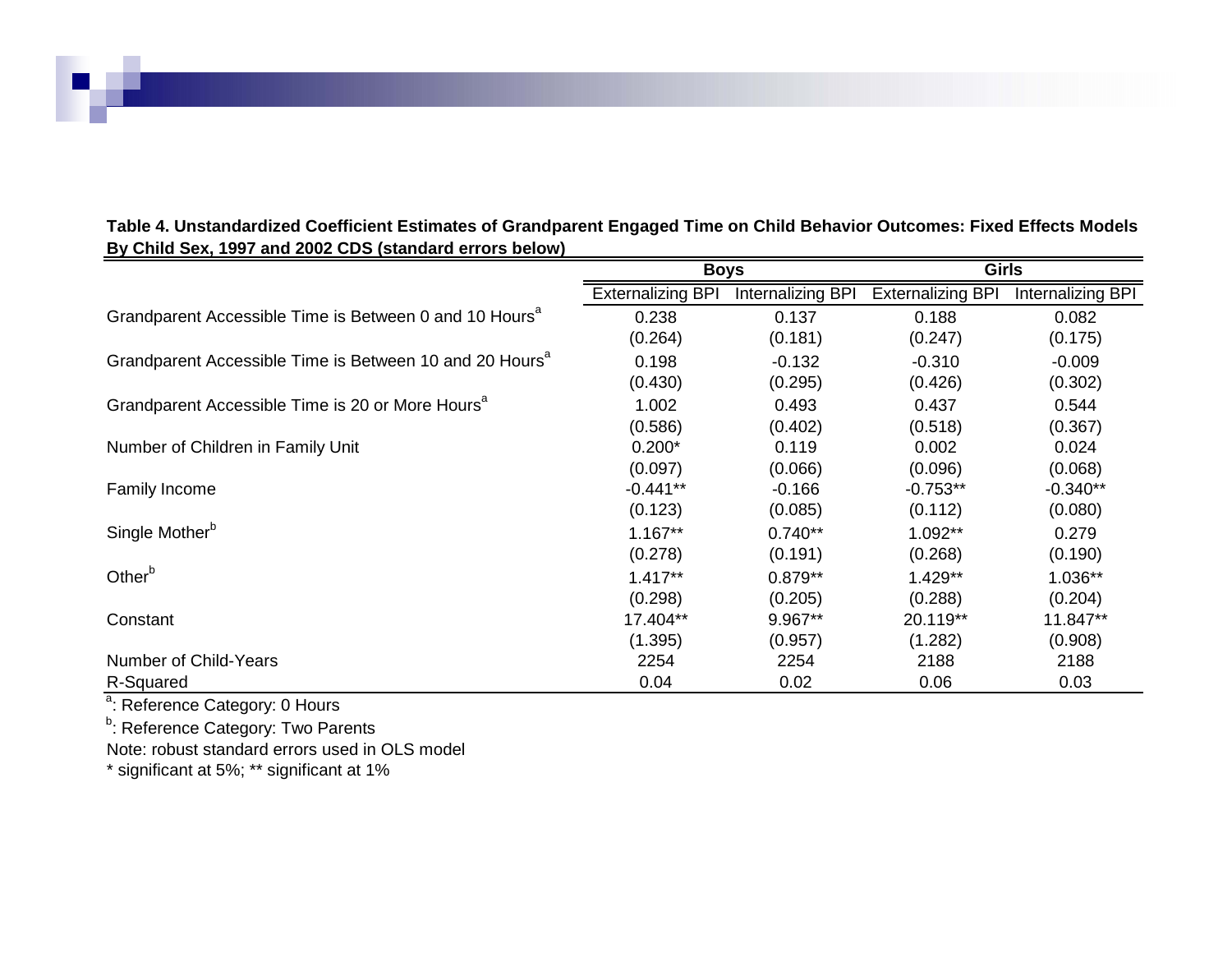# Multivariate Findings

■ Summary of Fixed Effects Findings from Tables 3 and 4:

 $\Box$ Does grandparent time affect boys and girls differently?

- □ We report one significant outcome: Spending ten or more hours per week accessible to grandparents, but not engaged with grandparents, increases boys' externalizing behavioral problems.
- We find no effect of accessible time on boys' internalizing behavioral problems.
- We find no effect of engaged time on boys' internalizing or externalizing problems.
- □ We find no effect of engaged or accessible time on girls' internalizing or externalizing behavioral problems.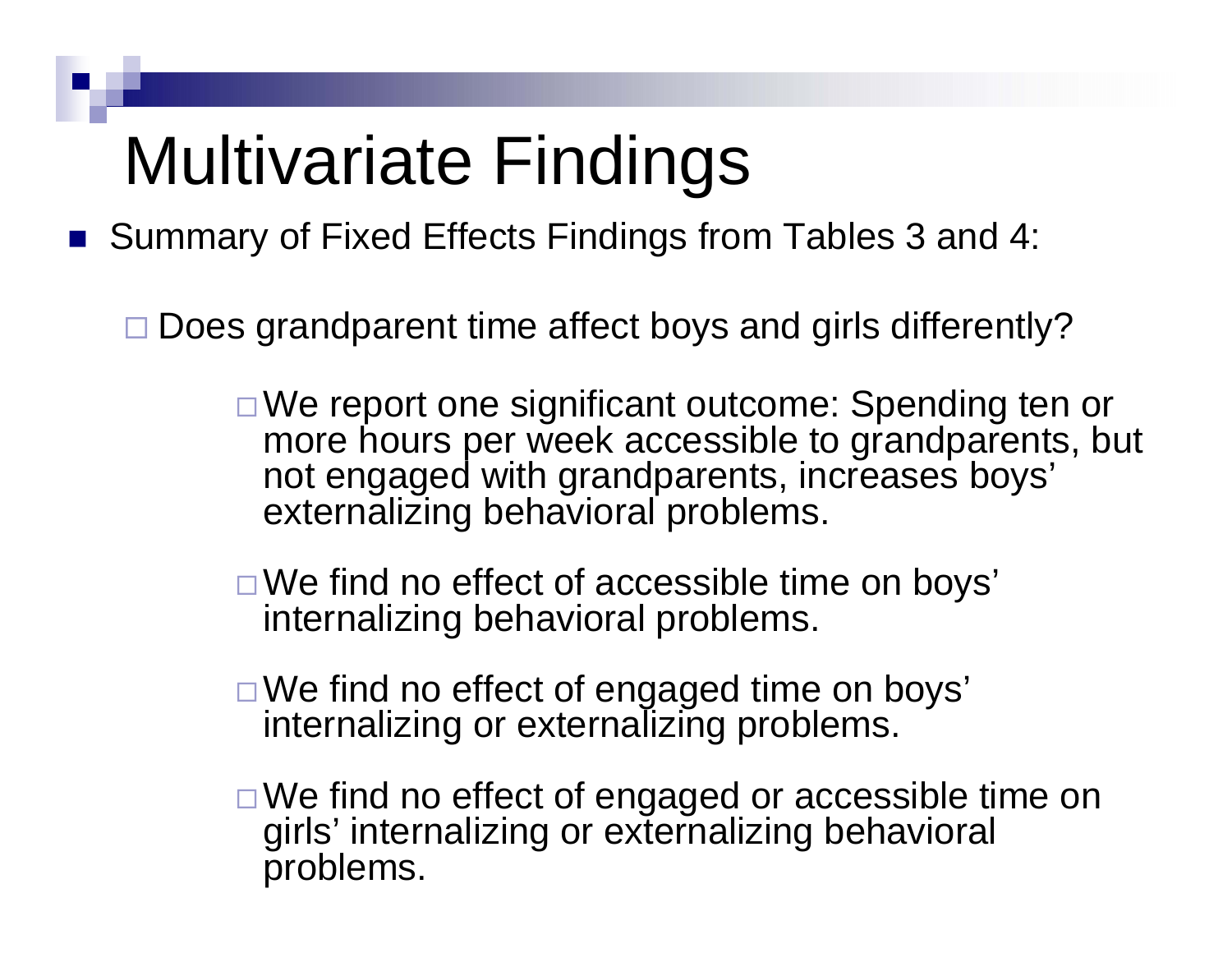## Multivariate Findings

- Does the effect of grandparent time on children's behavioral outcomes vary by family poverty status?
	- **□ No. Findings are similar across poverty groups** and are not sensitive to how poverty groups are demarcated, meaning that looking at the near poor (income-to-needs between 1 and 2) with poor (income-to-needs below 1) compared to all others, *or* looking at the poor compared to all others does not change results. Results are also similar between fixed effects and OLS models.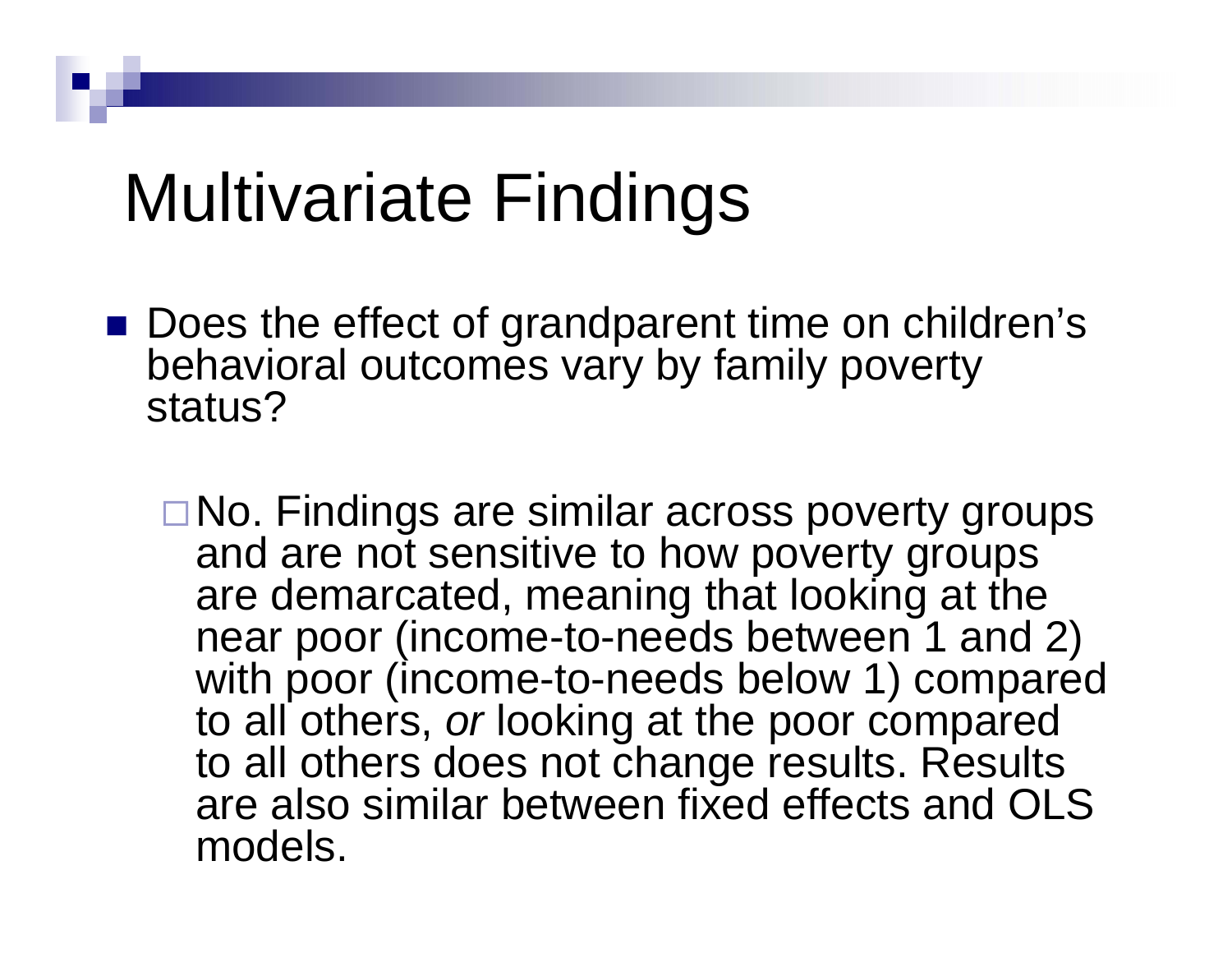# Summary of Research

- Correlations between negative behavioral outcomes and grandparent care are largely spurious and due to the host of characteristics that make families with higher rates of grandparent care different from other families.
- We do, however, report one significant direct effect of grandparent care on boys' outcomes: spending more than 10 hours per week accessible to, but not engaged with grandparents, increases boys' externalizing problems. This is in line with previous research findings on boys' heightened sensitivity to the type of child care that they receive (Baydar and Brooks-Gunn 1991).